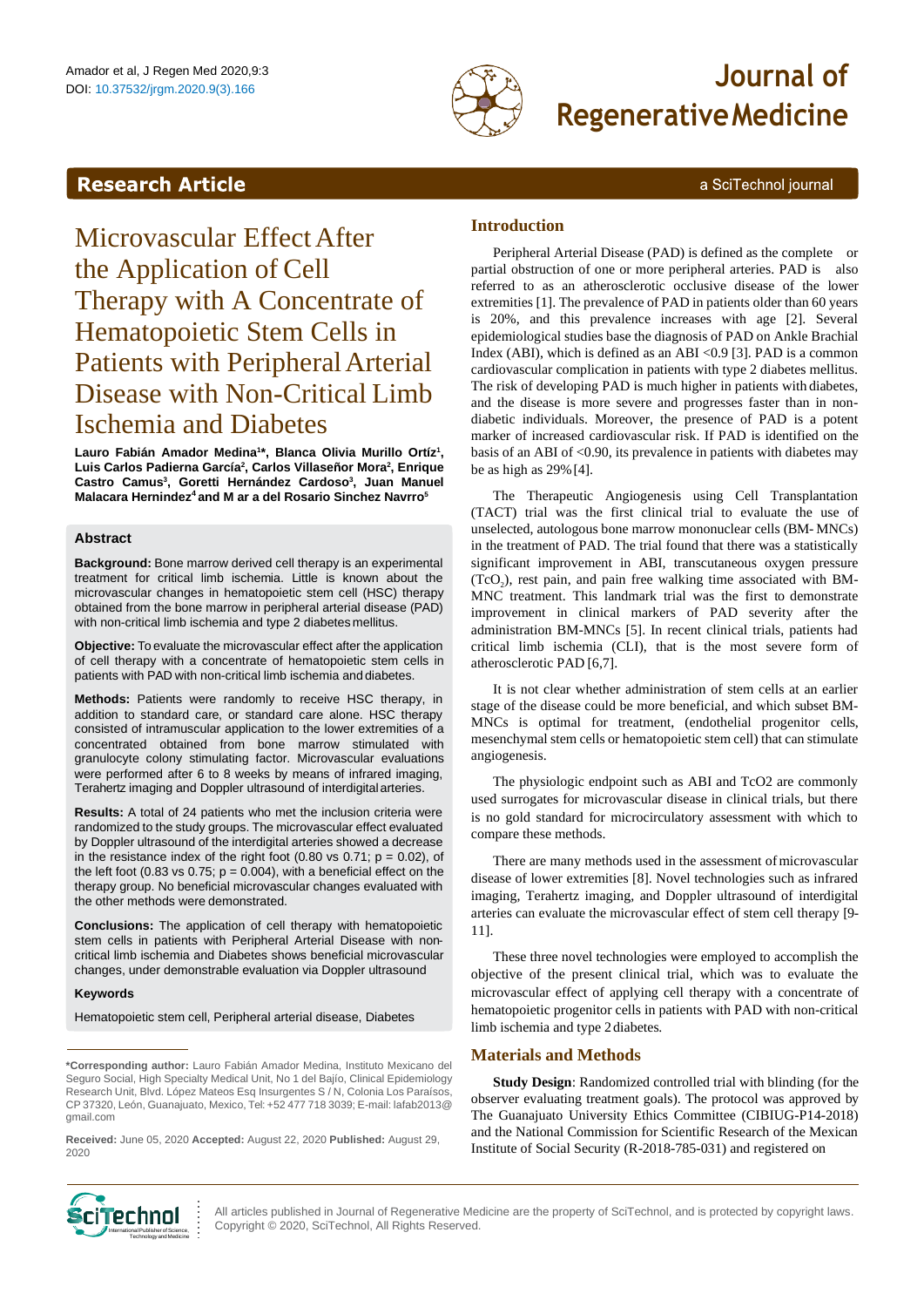#### *doi: 10.37532/jrgm.2020.9(3).166*

clinicaltrials.gov(Identifier:NCT03635970).The studywas conducted in accordance with the Declaration of Helsinki. Written informed consent for participation was obtained from all the patients.

**Inclusion criteria**: Eligible patients were men and women, ranging from 50 to 80 years old, with peripheral arterial disease, with non-critical limb ischemia, and, with more than 10 years of diagnosed diabetes mellitus.

**Exclusion Criteria:** Main exclusion criteria were severe sepsis process, restrictions with the use of filgrastim, and loss of patients during follow-up.

**Procedure for obtaining cell therapy with HSC concentrate:**  The treatment procedure involved aspiration and processing of bone marrow stimulated with granulocyte colony stimulating factor (G-CSF), and intramuscular injections of autologous bone marrow CD34+ cell concentrate into the gastrocnemii muscles. The usual G-CSF dose was 10 µg/kg/ day divided into two subcutaneous injections for 5 days. On the fifth day of filgrastim administration the procedure was carried out under conscious sedation and aseptic conditions. A total volume of 100mL of uncoagulated bone marrow was aspirated from multiple sites of the posterior superior iliac crest in heparinized syringes under local anesthesia using an 11-gauge Jamshidi needle. The product of the bone marrow aspirate is poured into 4 sterile 50 mL falcon tubes inside a laminar flow hood. To the tubes, 15 mL of 6% HES (pentalstarch 6 g/100 mL) was added and gently homogenized. Falcon tubes with the bone marrow aspirate were placed in a refrigerated centrifuge at 3,500 rpm for 15 minutes at 8°C. They were removed from the centrifuge and the supernatant was aspirated into the laminar flow hood with sterile transfer pipettes. With an automatic pipette of up to 5 mL and a sterile blue tip, the buffy coat (from mononuclear cells) was acquired, trying to contain as few red blood cells as possible, and it was placed in a sterile falcon tube and resuspension with plasma of the supernatant was performed. up to a total volume of 45mL. A small aliquot of 1 mL was collected from the aspirated bone marrow and sample was analysed for cell counts, sterility, and viability. The administration of the CD34+ cell concentrate was performed by intramuscular application in the gastrocnemii muscles, with a 25-gauge needle and administering 0.5 to 1 mL at each puncture site. This procedure was carried out under standard asepsis and antisepsistechniques.

**Infrared thermographic imaging:** The patients stayed for 15 minutes to acclimatize to the room conditions (18°C to 22°C and humidity of 65%). When the patients arrived at the laboratory, they removed their shoes, and sat in a normal position waiting for the acquisition of the infrared images, achieving the time, a stage where the foot was placed respectively to take infrared images per foot. These images were acquired with an infrared camera Xenics Gobi 640 with 50 mm lens, the camera was always kept at a distance 53 cm. The infrared thermographic data were analysed using the MATLAB software.

**Terahertz imaging:** A platform was built to emit Terahertz radiation. Before each measurement, the platform was cleaned with isopropyl alcohol. The patient was asked to remove their shoes before climbing onto the platform. Then, the patient was sat in a chair located on the platform, and placed his bare feet on the platform. Afterwards, the technician taking the sample accommodated the patient's feet within the measurement window. The patient was asked to maintain contact with the window and avoid foot movement. Finally, the picture was taken. The scan lasted approximately 10 minutes.

**Ultrasound microvascular evaluation of interdigital arteries:**  A linear transducer with a variable ultrasound frequency of 9-15 MHz was used. The transducer was placed over an artery for crosssectional analysis and is then rotated 90° for longitudinal analysis. The operator had to rotate or move the transducer gently to maintain visualization of the artery. The evaluation was usually carried out with the patient placed in a supine position. The measurement of the 5 interdigital arteries of the right and left foot was performed, with which the following values were obtained: peak systolic velocity (PSV), velocity at the end of diastole (EDV), and resistance index (IR). No previous studies, were identified that, specify the normal limits of these variables, in the territory of interdigital arteries; however, it is stated in analogy to other arterial territories that greater IR, leads to a greater degree of arterial obstruction.

**Endpoints:** The primary endpoint of this clinical trial was to assess the microvascular effect after the application of cell therapy with a concentrate of hematopoietic progenitor cells in patients with PAD with non-critical limb ischemia and type 2 diabetes mellitus. This microvascular evaluation was carried out by 3 novel non-invasive imaging methods infrared imaging (energy emissivity in Joules), Terahertz imaging (percentage of hydration) and Doppler ultrasound of interdigital arteries (resistance index).

**Statistical Analysis**: Continuous variables were described as medians and interquartile ranges and categorical variables were summarized as proportions. Medians were compared using the Mann Whitney U test, and percentages using the  $\chi^2$  test and Fisher's exact test. All analyses were performed using the SPSS software (version 22).

#### **Results**

From August 2018 to November 2019, 90 patients with type diabetes mellitus over 10 years from diagnosis were evaluated, in which the determination of the ABI was performed and 24 patients (27%) with altered ABI (0.99- 0.6) were identified and considered to establish the diagnosis of PAD with non-critical limb ischemia.

Patients who met the inclusion criteria were randomized in a 1: 1 ratio in the study groups (control group and cell therapy group), and their data remained blinded to the observer who evaluated the treatment goals. In each study group, an initial evaluation of the microvascular characteristics was carried out by each of the 3 evaluation methods (ultrasound of the interdigital arteries, Terahertz image and infrared image), and they were evaluated over a period of 6 to 8 weeks with the same imaging methods. There were no losses to follow up (Figure 1) shows the distribution of patients in each of the study groups.

Baseline clinical characteristics of the enrolled patients are summarized in (Table 1). the baseline biochemical characteristics such as HbA1c, lipid profile and blood chemistry were similar in both groups.

**Components of cell therapy administered in the experimental group:** The HSC concentrate administered to the cell therapy group resulted in a median mononuclear cell doses of 297 x10<sup>6</sup> (interquartile range, 188 to 500); median CD34+ cell doses of  $1.84 \times 10^6$  (interquartile range, 0.79-2.84), and median cell viability of 59.5% (interquartile range, 39.4-76.2).

**Adverse Events:** There were no adverse effects in the cell therapy treatment group, with the exception of mild lower limb edema that resolved within a few days after HCT administration, 2 patients in the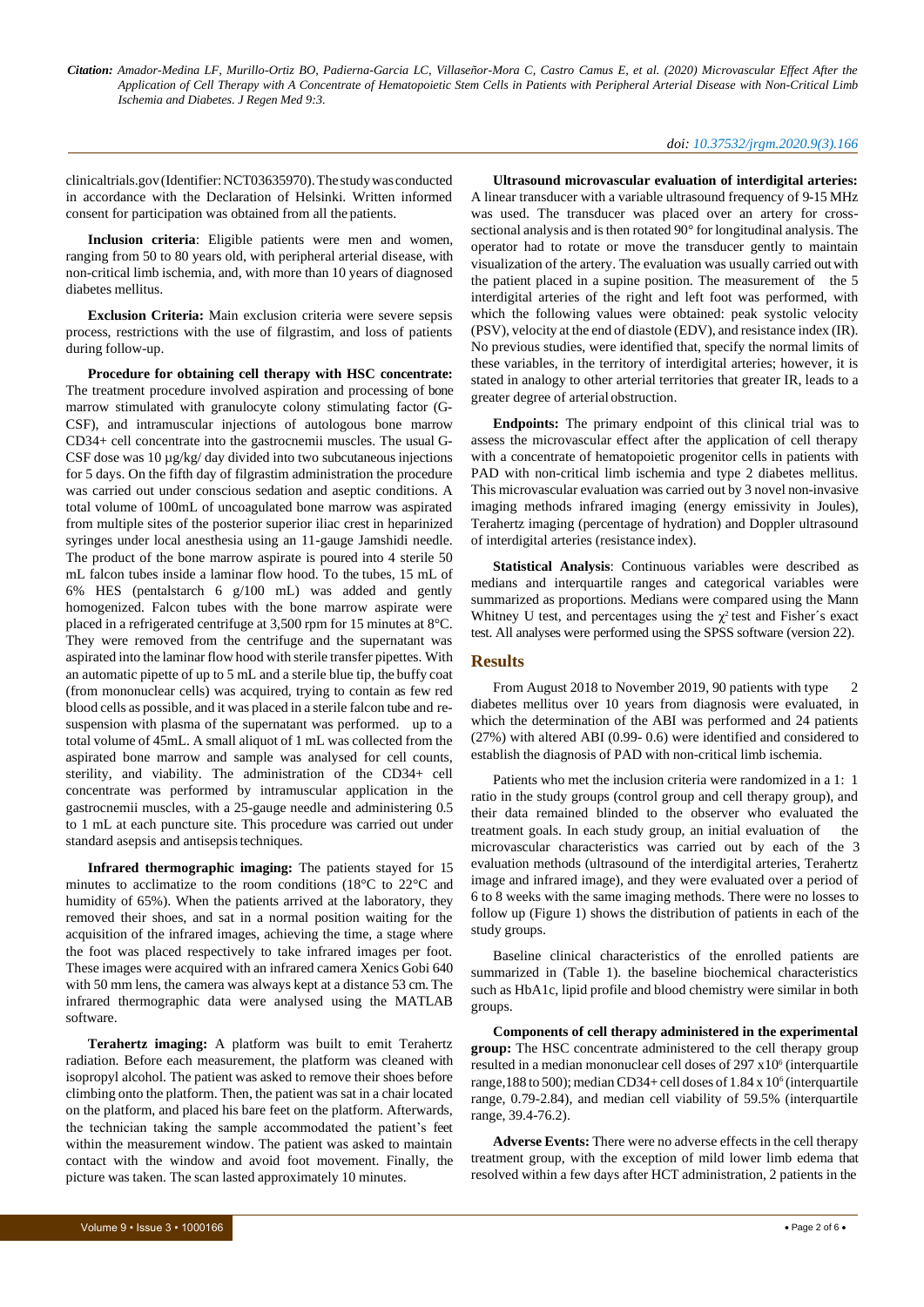#### *doi: 10.37532/jrgm.2020.9(3).166*

|                                         | <b>Control Group</b> | Cell therapy group |           |  |  |
|-----------------------------------------|----------------------|--------------------|-----------|--|--|
| Characteristic                          | $(n=12)$             | $(n=12)$           | P-value   |  |  |
| Age, median years (IQR)                 | 69 (53-74)           | 64 (53-69)         | $0.68*$   |  |  |
| Female sex, n (%)                       | 9(75)                | 7(58.3)            | $0.38**$  |  |  |
| BMI, (kg/m <sup>2</sup> ), median (IQR) | 28.3 (24.9-28.8)     | 28.0 (26.2-30)     | $1^*$     |  |  |
| Hypertension, n (%)                     | 4(33.3)              | 4(33.3)            | $1***$    |  |  |
| Smoking, n (%)                          | 2(17)                | 6(50)              | $0.08***$ |  |  |
| Dyslipidemia, n (%)                     | 2(17)                | 3(25)              | $0.61**$  |  |  |
| Comorbidities, n (%)                    |                      |                    |           |  |  |
| Ischemic heart disease                  | 0(0)                 | 0(0)               | $0.98**$  |  |  |
| <b>Stroke</b>                           | 0(0)                 | 0(0)               |           |  |  |
| Chronic renal insufficiency             | 2(17)                | 1(8)               |           |  |  |
| Amputation                              | 1(8)                 | 1(8)               |           |  |  |
| TASC II recommendations, n (%)          |                      |                    |           |  |  |
| Lipid lowering drugs                    | 3(25)                | 2(17)              |           |  |  |
| Antihypertensive drugs                  | 5(42)                | 5(42)              |           |  |  |
| Antithrombotics                         | 5(42)                | 4(33.3)            | $0.98***$ |  |  |
| Dietary recommendations                 | 7(58.3)              | 7(58.3)            |           |  |  |
| Exercise therapy                        | 6(50)                | 7(58.3)            |           |  |  |
| Fontaine classification, n (%)          |                      |                    |           |  |  |
| VII                                     | 12 (100)             | 12 (100)           | $1***$    |  |  |
| <b>III/IV</b>                           | 0(0)                 | 0(0)               |           |  |  |
| Rutherford classification, n (%)        |                      |                    |           |  |  |
| 0/1                                     | 12 (100)             | 10(83.3)           |           |  |  |
| 2/3                                     | 0(0)                 | 2(17)              | $0.33***$ |  |  |
| 4/5                                     | 0(0)                 | 0(0)               |           |  |  |
| Abnormal ABI (<1), n (%)                |                      |                    |           |  |  |
| Right ABI involvement                   | 5(42)                | 3(25)              |           |  |  |
| Left ABI involvement                    | 2(16)                | 2(17)              | $0.66***$ |  |  |
| <b>Bilateral ABI involvement</b>        | 5(42)                | 7(58)              |           |  |  |

#### **Table 1:** Patient demographic and clinical characteristics.

IQR, interquartile range. BMI, body mass index.

\*Mann-Whitney U test, \*\*Fisher exact test\*\*\*, chi<sup>2</sup> test.

TASC: Trans-Atlantic Inter-Society Consensus Document on Management of Peripheral Arterial Disease

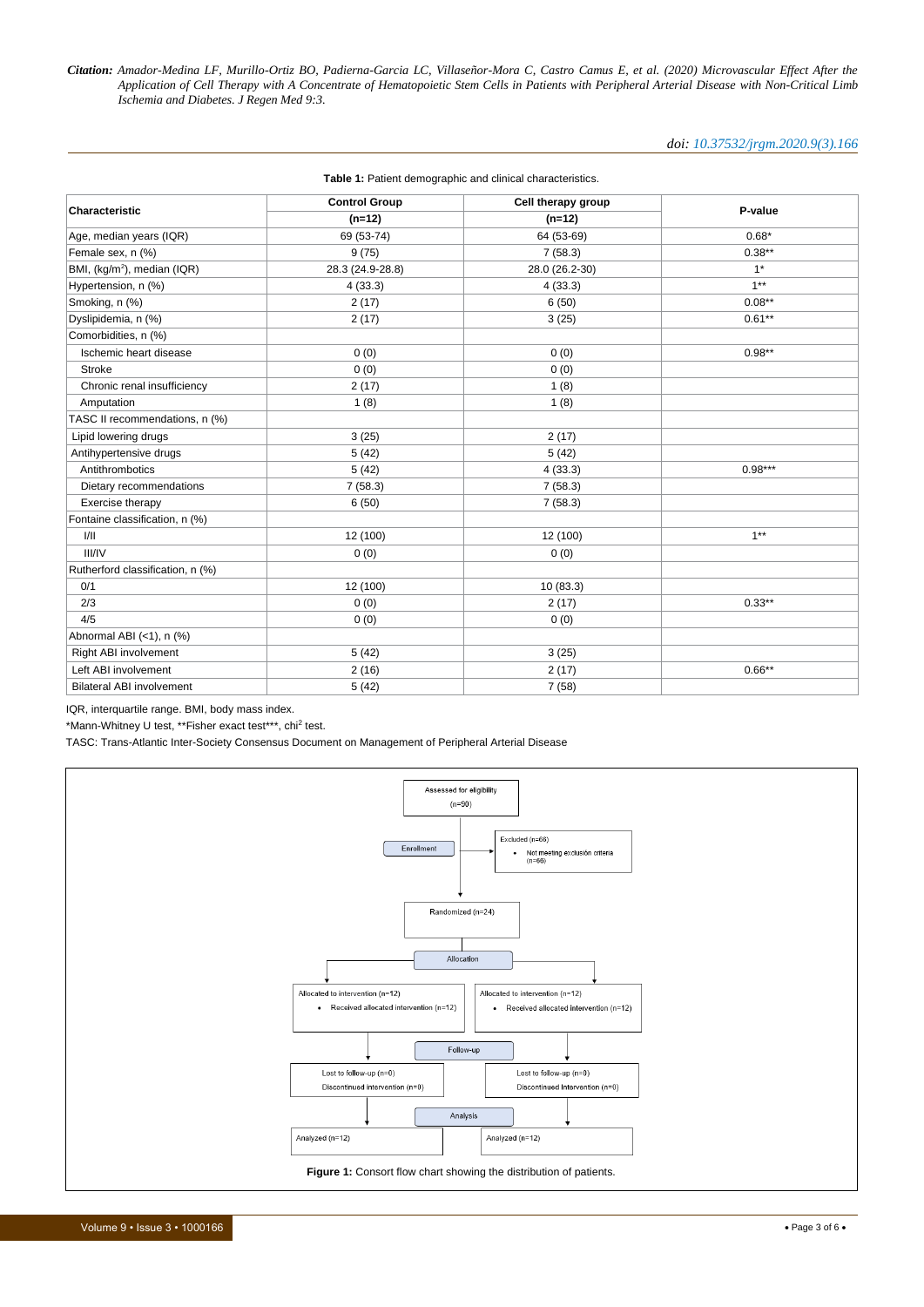cell therapy group presented some areas of ecchymosis at declining sites of the foot that also resolved in a few days. One patient in the cell therapy group had a toe infection that required amputation as a therapeutic measure. There were no significant differences in therate of adverse events between cell therapy group and controlgroup.

**Efficacyendpoints:**Infraredimaging(energyemissivityinJoules), Terahertz imaging (percentage of hydration) and Doppler ultrasound of interdigital arteries (resistance index) were used as non-invasive techniques for assessing microvascular blood flow and tissue oxygen tension after autologous bone marrow concentrated intramuscular treatment. The (Tables 2-4) show the changes in energy emissivityin Joules, percentage of hydration and resistance index from baseline to 6-8 weeks after the administration of cell therapy, respectively

#### **Discussion**

The main results found in this work were that the group of patients with diabetes and PAD with non-critical ischemia undergoing cell therapy with a concentrate of HSC showed beneficial microvascular changes by reducing the resistance index (IR) of their interdigital

arteries and in comparison, with the control group via Doppler ultrasound. However, we did not find beneficial microvascular changes in cell therapy when the evaluation was performed either using infrared imaging or Terahertz.

An analysis of previous clinical trials also establishes a beneficial effect of stem cell therapy with autologous implantation, in patients with PAD with critical ischemia of the lower extremities, showing improvement of ITB, of TcPO2, decrease in the amputation rate, and increase in ulcer healing rate, the latter two especially in the subgroup of patients with type 2 diabetes.[7,12]

This work was carried out with the intention of studying the possible microvascular effect of cell therapy with a concentrate of CPH and at an earlier stage of PAD, by excluding patients with critical limb ischemia. This contrasts with previous studies where they evaluate patients with more severe PAD, especially without treatment option other than limb amputation [13-19]. It is noteworthy that cell therapy shows beneficial microvascular effects from earlier stages in patients with PAD and type 2diabetes.

| Component analyzed*     | <b>Control group</b><br>$(n=12)$ |          |          | Cell therapy group<br>$(n=12)$ |          |          | ***intergroup<br>p-value |
|-------------------------|----------------------------------|----------|----------|--------------------------------|----------|----------|--------------------------|
|                         |                                  |          |          |                                |          |          |                          |
|                         | <b>Right toes</b>                | 1,30,330 | 1,40,407 | 0.71                           | 1,58,259 | 1,53,968 | 0.51                     |
| Left toes               | 1,38,012                         | 1,58,526 | 0.58     | 1,67,787                       | 1,35,476 | 0.23     | 0.38                     |
| Most affected right toe | 1,06,795                         | 1,29,047 | 0.38     | 1,30,848                       | 1,31,669 | 0.65     | 0.9                      |
| Most affected left toe  | 1.17.857                         | 1,44,157 | 0.3      | 1.45.721                       | 1,19,030 | 0.29     | 0.32                     |
| Right instep            | 3,02,049                         | 2,58,258 | 0.05     | 3,25,668                       | 2,62,106 | 0.007    | 0.86                     |
| Left instep             | 3,27,338                         | 2,73,354 | 0.05     | 3,46,352                       | 2.67.274 | 0.01     | 0.8                      |
| Right calf              | 3,44,113                         | 2,89,403 | 0.03     | 3,51,104                       | 2,66,764 | 0.009    | 0.44                     |
| Left calf               | 3,46,534                         | 3,01,981 | 0.06     | 3,54,023                       | 2,71,441 | 0.02     | 0.28                     |

**Table 2:** Microvascular Evaluation Using Infrared Imaging.

\*Average energy measured in Joules (J) of the analyzed component; \*\* Student's t-test for related samples; \*\*\* Student's t-test for independent samples with respect to final evaluations of the control group and the cell therapy group

| Component analyzed*   | Control group<br>$(n=12)$ |       |       | Cell therapy group<br>$(n=12)$ |       |      | ***intergroup<br>p-value |
|-----------------------|---------------------------|-------|-------|--------------------------------|-------|------|--------------------------|
|                       |                           |       |       |                                |       |      |                          |
|                       | Right absolute average    | 47.92 | 48.25 | 0.67                           | 49.9  | 49.5 | 0.68                     |
| Left absolute average | 47.5                      | 47.1  | 0.65  | 49.3                           | 49.5  | 0.87 | 0.12                     |
| Absolute right toe    | 57.42                     | 56.75 | 0.68  | 44.42                          | 47.25 | 0.74 | 0.16                     |
| Absolute left toe     | 51                        | 51.75 | 0.67  | 49.9                           | 54.58 | 0.43 | 0.59                     |
| Absolute right heel   | 44.17                     | 48.75 | 0.33  | 44.33                          | 44.25 | 0.99 | 0.48                     |
| Absolute left heel    | 43.42                     | 48.83 | 0.2   | 30.5                           | 50.17 | 0.87 | 0.52                     |
| Red left              | 40                        | 39.17 | 0.77  | 31.25                          | 32.33 | 0.75 | 0.21                     |
| Red right             | 37.5                      | 36.8  | 0.75  | 29.08                          | 29.08 |      | 0.21                     |
| Green left            | 24.58                     | 22.5  | 0.59  | 28.58                          | 27.5  | 0.88 | 0.54                     |
| Green right           | 27.42                     | 24.75 | 0.62  | 29.58                          | 28    | 0.83 | 0.68                     |

\* (%) hydration of the analyzed component; \*\* Student's t-test for related samples; \*\*\* Student's t-test for independent samples with respect to final evaluations of the control group and the cell therapy group

**Table 4:** Microvascular evaluation by measurement of interdigital arteries by Doppler ultrasound.

| Component analyzed*                 | Control group |       | Cell therapy group | ***intergroup<br>p-value |       |           |       |
|-------------------------------------|---------------|-------|--------------------|--------------------------|-------|-----------|-------|
|                                     | $(n=12)$      |       |                    |                          |       |           |       |
|                                     | initial       | final | **p-value          | <b>Initial</b>           | final | **p-value |       |
| Average right foot resistance index | 0.77          | 0.8   | 0.05               | 0.75                     | 0.71  | 0.23      | 0.02  |
| Average left foot resistance index  | 0.76          | 0.83  | 0.0005             | 0.73                     | 0.75  | 0.62      | 0.004 |

Average of the resistance indices of the interdigital arteries \*\* Student's t-test for related samples; \*\*\* Student's t-test for independent samples, with respect to final evaluations of the control group and the cell therapy group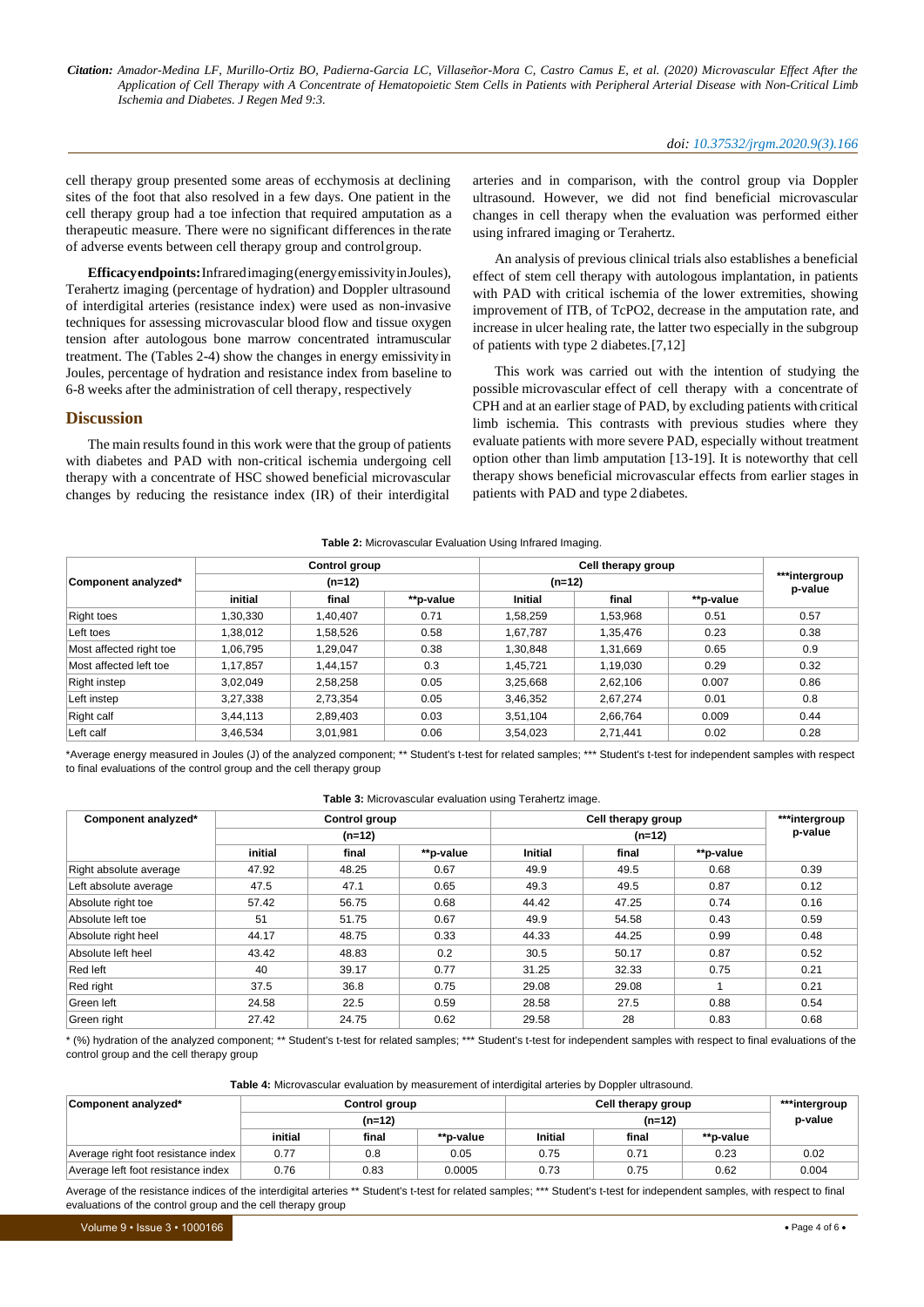Until now, the measurement of TcPO2 is the most frequently used method to measure tissue oxygenation in patients with PAD; however, it is not entirely available in hospital centers to establish itself as a unique method of evaluating microvascular effects [20]. Due to the above, we implemented three imaging methods to evaluate microvascular changes with the use of cell therapy with HSC.

From the parameters analyzed by Doppler ultrasound, we conclude that the resistance index (RI) of the interdigital arteries is the most representative measure of the microvascular state since, up to now, the normal parameters of these measurements in the vascular territory of arteries are not preciselyknown.

The components analyzed by Doppler ultrasound of the interdigital arteries of both feet were: Resistance Index (IR), Peak Systolic Speed (PSV) and Speed at the end of Diastole (EDV); of these, we take IR as the most representative measure of the microvascular state since, up to now, the normal parameters of these measurements are not precisely found in the vascular territory of interdigital arteries [21,22]; We established before and after comparisons in the cell therapy group and in the control group, a situation that allowed us to detect changes and evaluate the microvascular effects of the treatment groups.

Zhang et al, [23] have reported higher RI levels of DMT2 patients compared to the control group ( $p \le 0.001$ ), even the analysis of subgroups by duration of diabetes greater than 5 years shows higher levels compared to duration of DMT2 younger than 5 years (p <0.01).

In our study, the RI (right and left foot) in the control group showed a significant increase, which translates into a higher degree of microvascular obstruction; On the other hand, the IR (of the right and left foot) of the cell therapy group did not show a significant increase, which is interpreted as a beneficial change due to the cell therapy.

When making the final comparisons between the control group and the cell therapy group, we can see that the cell therapy group shows lower IR; which indicates improvement in the microvascular component. The reason why no beneficial microvascular changes were found with the other evaluation methods may have several explanations.

In the particular case of microvascular evaluation using infrared imaging of patients with PAD and diabetes, we decided to analyse 4 sites in order to detect microvascular changes: toes, the most affected toe, the instep and the calf of both feet. The analysed sites did not show significant changes and therefore no clinical benefit for patients is concluded, even some components analysed showed areas of energy decrease with statistical significance, a situation that does not demonstrate a benefit, contrary to the results found using Doppler Ultrasound.

Infrared thermographic imaging measures skin temperature and not perfusion directly, changes in tissue perfusion often result in a change in tissue temperature. This is the principle of microvascular imaging thermography, using an infrared thermal imaging camera to determine the temperature of human body tissue. However, the skin temperature can also be modified by other factors in addition to tissue perfusion, these factors are mainly inflammatory or infectious, including factors external to the patient, such as ambient temperature, a situation that was not controlled in the analysis of the patients. Since it measures tissue temperature, it is at best a surrogate measure of change in microvascular perfusion and as such has gained limited acceptance as an imaging method for microvasculature [24].

Regarding the Terahertz image, a novel method for the evaluation of diabetic foot syndrome, which has been proposed as a screening method that could help for the prevention and follow-up of medical treatment of diabetic foot, more specifically evaluates the degree of hydration of the feet in patients with diabetes mellitus, and not directly the microvascular state, of patients with PAD and diabetes [10].

Indeed, dehydration of the skin of the feet of patients with diabetes is a central factor in the evolution towards diabetic foot syndrome, attributed to PAD, but we must recognize that it is not the only factor associated with dehydration of the skin. However, time domain spectroscopy in the Terahertz band is a recent technique with high potential for development and application in different areas, including biology and medicine, and several studies will be required to define its role in the evaluation of diabetic foot syndrome.

A patient in the cell therapy group had an amputation of one of his toes after the application of cell therapy, this amputation was due to an infectious process that could not be resolved with antibiotics, this could indicate on the one hand that cell therapy has a mediumterm effect or a lack of response to cell therapy in cases of active infectious processes.

In our study, we did not find that the dose of CD34 + cells influenced the response to cell therapy, although there is data indicating that higher doses of CD34 + cells correlate with a longer amputation-free survival [25]

To our knowledge, this is the first study that attempts to evaluate the microvascular effect of cellular therapy with HSC using three noninvasive imaging methods in patients with PAD with non- critical ischemia and diabetes.

In our work, the evaluation technique in which significant differences were found with HSC therapy is the ultrasound of the interdigital arteries. We believe that it may be a good method to evaluate the microvascular component.

Future research will often further validate the routine use of Doppler ultrasound of the interdigital arteries as a method of evaluating microvascular changes, with the use of novel story therapies such as cell therapy

## **Conclusions**

This study suggests a beneficial effect of cellular therapy with HSC in patients with PAD with noncritical ischemia and diabetes. We propose that this therapy could be used at an earlier stage of PAD to prevent disease progression.

The application of cell therapy with a concentrate of hematopoietic progenitor cells in patients with Peripheral Arterial Disease with noncritical ischemia and Diabetes shows microvascular changes, under evaluation by Doppler ultrasound of interdigital arteries, specifically regarding decreased resistance indices

#### **Acknowledgements**

We want to acknowledge to the Guanajuato state public health Laboratory and institutional supporting FIS/IMSS/PROT/MD18/1798. Also, we thank to the Secretaria de Innovación, Cienciay Educacion Superior (SICES) of the Guanajuato state, research project IJ-19-36, for the financial support to implement the infrared thermographic imaging method.

#### **References**

1. Norgren L, Hiatt WR, [Dormandy](https://www.jvascsurg.org/article/S0741-5214(06)02296-8/fulltext) JA, Nehler MR, Harris KA (2007) Inter-